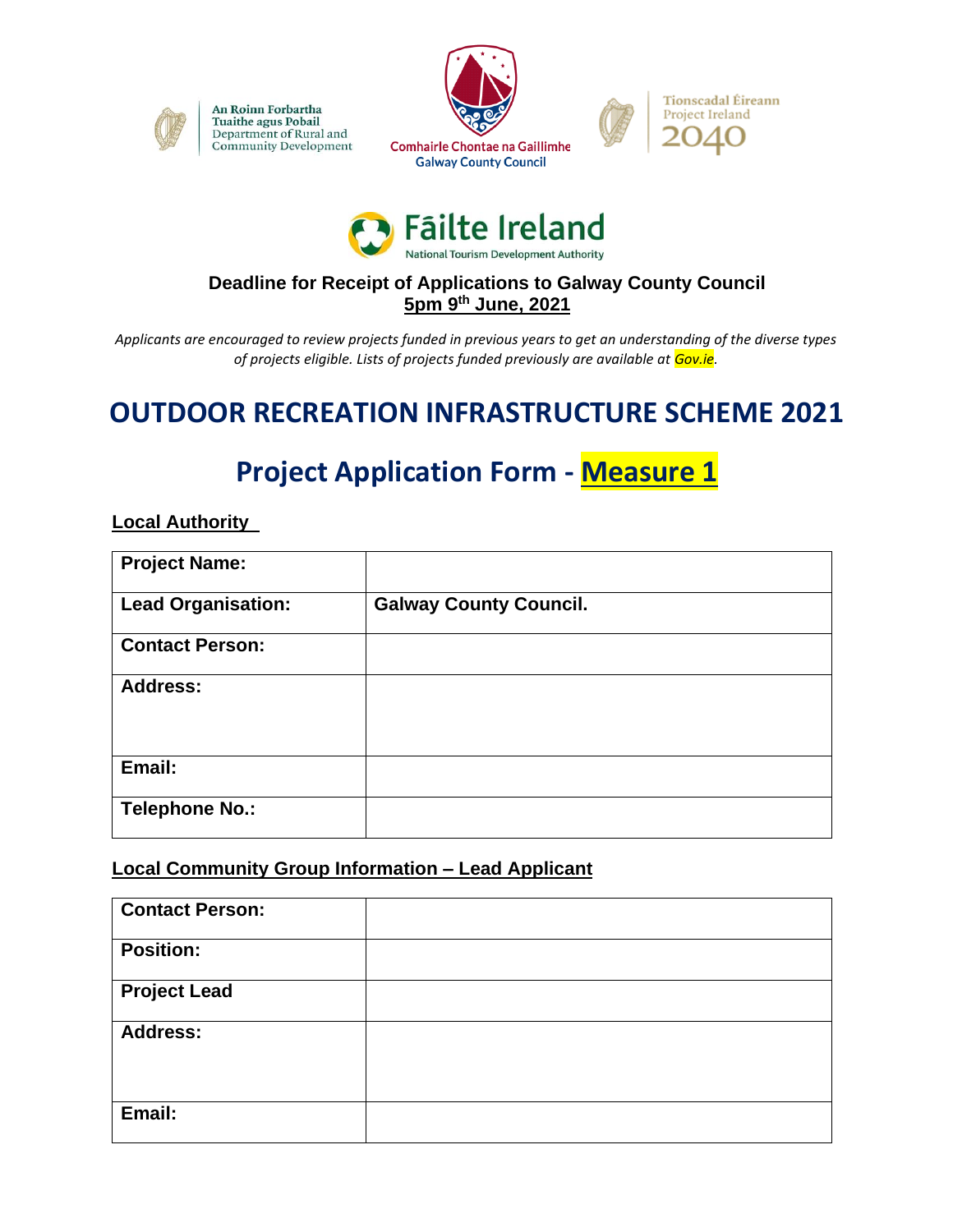| Telephone No.:                                                  |  |
|-----------------------------------------------------------------|--|
| List any other<br>stakeholders involved in<br>this application: |  |

## **Project Information**

| Indicative prioritisation given to this project i.e.                                                                                                                                                                                                                                                                                                                                           | Choose an item. |
|------------------------------------------------------------------------------------------------------------------------------------------------------------------------------------------------------------------------------------------------------------------------------------------------------------------------------------------------------------------------------------------------|-----------------|
| 1,2,3: (Office use)                                                                                                                                                                                                                                                                                                                                                                            |                 |
|                                                                                                                                                                                                                                                                                                                                                                                                |                 |
| Please provide a clear and concise description of                                                                                                                                                                                                                                                                                                                                              |                 |
| the proposed project: (This will be used for the Press                                                                                                                                                                                                                                                                                                                                         |                 |
| Release, if approved, max. 30 words)                                                                                                                                                                                                                                                                                                                                                           |                 |
| Has this project, or part of, previously received                                                                                                                                                                                                                                                                                                                                              |                 |
| funding under ORIS?                                                                                                                                                                                                                                                                                                                                                                            |                 |
| If so please outline:                                                                                                                                                                                                                                                                                                                                                                          |                 |
| <b>Location of proposed works:</b>                                                                                                                                                                                                                                                                                                                                                             |                 |
|                                                                                                                                                                                                                                                                                                                                                                                                |                 |
| Please provide the Eircode or XY (ITM format) Co-                                                                                                                                                                                                                                                                                                                                              |                 |
| ordinates of the project:                                                                                                                                                                                                                                                                                                                                                                      |                 |
| XY coordinates should be captured in Irish Transverse Mercator                                                                                                                                                                                                                                                                                                                                 |                 |
| (ITM) formats. Coordinates can be converted to ITM format here:                                                                                                                                                                                                                                                                                                                                |                 |
| https://gnss.osi.ie/new-converter/. This data will be used to geo-<br>map all successful projects                                                                                                                                                                                                                                                                                              |                 |
|                                                                                                                                                                                                                                                                                                                                                                                                |                 |
| Please provide a map showing the location of the<br>project and the works that are to be completed:<br>Site location Map proposal outlined in red Scale 1:1000<br>or 1:2500<br>Site layout map - drawings of proposed project -<br>marked to identify existing and proposed works.<br>Please Include statutory Consents, please liaise with<br>Coillte/NPWS/OPW/Fisheries Ireland/TII/other if |                 |
| required.                                                                                                                                                                                                                                                                                                                                                                                      |                 |
| Is the Proposal located within an Architectural                                                                                                                                                                                                                                                                                                                                                |                 |
| <b>Conservation Area or a Protected Structure. (RPS)</b>                                                                                                                                                                                                                                                                                                                                       |                 |
| Must be accompanied by such photographs, plans and<br>other particulars to show how it affects the character of<br>the structure.                                                                                                                                                                                                                                                              |                 |
|                                                                                                                                                                                                                                                                                                                                                                                                |                 |
| Exact length of proposed works to be funded<br>under this application:                                                                                                                                                                                                                                                                                                                         |                 |
| Outline the consultation which has taken place to                                                                                                                                                                                                                                                                                                                                              |                 |
| date with stakeholders/ beneficiaries:                                                                                                                                                                                                                                                                                                                                                         |                 |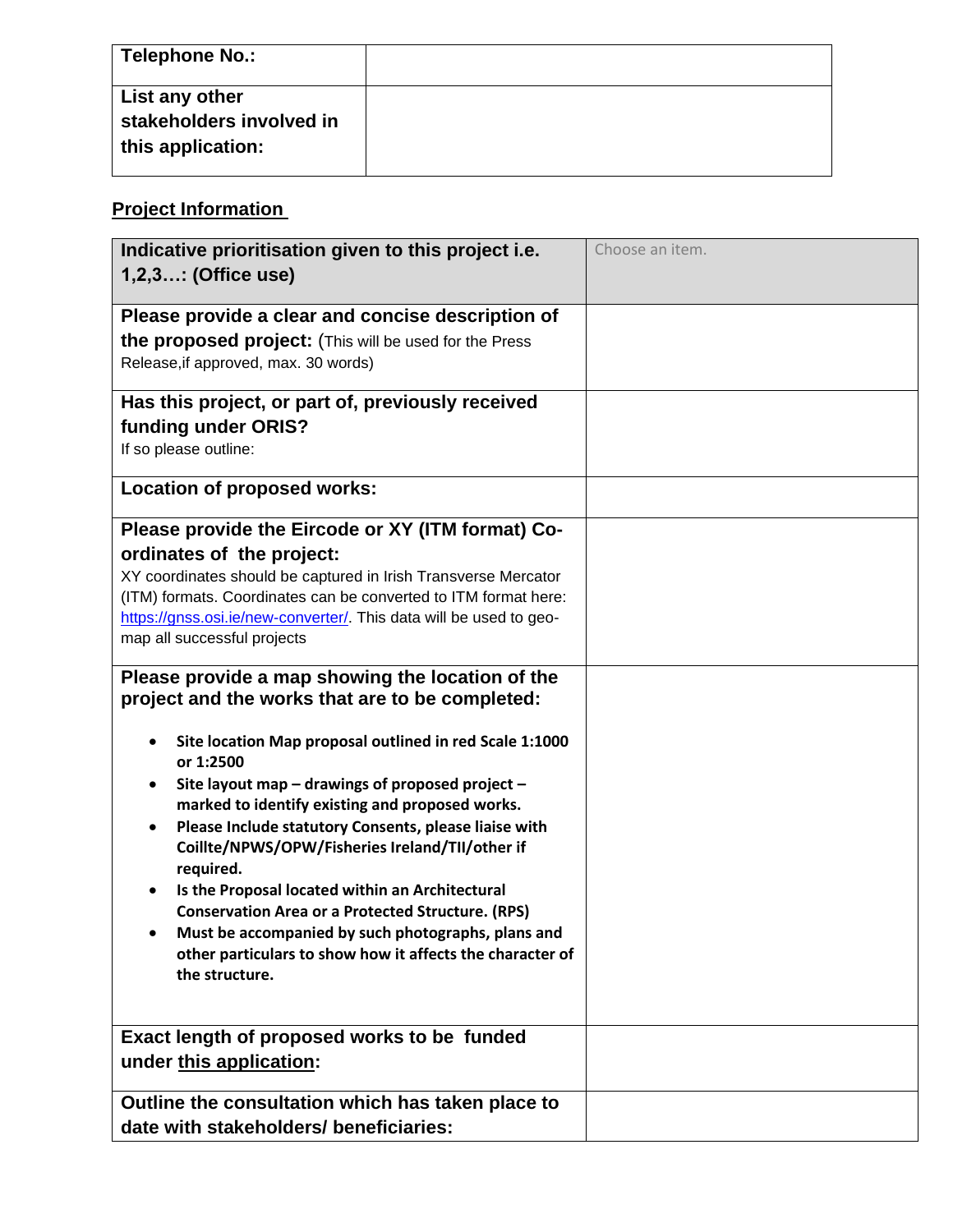| e.g. sectoral authorities/agencies, business community, local<br>community groups, residents etc. in relation to the proposal.<br>Specifically highlight any issues which arose on foot of<br>consultation and how these have been, or are being, addressed.                                      |  |
|---------------------------------------------------------------------------------------------------------------------------------------------------------------------------------------------------------------------------------------------------------------------------------------------------|--|
| <b>Please attach letters of Support &amp; Consents</b>                                                                                                                                                                                                                                            |  |
| Are appropriate planning consents in place e.g.<br>planning permission/Part 8 planning consent:<br>Planning Reference Number:                                                                                                                                                                     |  |
| Have you determined that the proposal is exempt<br>from Planning Permission. Please submit enclosed<br><b>Declaration of Exempted Development (Section 5</b><br>of the Planning and Development Act, 2000) to<br>Planning for decision. Please enclose copy of<br>Decision with ORIS application. |  |
| planning@galwaycoco.ie<br>and<br>OutdoorRecreation@galwaycoco.ie                                                                                                                                                                                                                                  |  |
| Do you own or have the written consent of the<br>landowner?<br>If on Coillte or within 200m of NPWS lands please provide<br>evidence of the consent of the organisation:                                                                                                                          |  |
| Please include a screening for Appropriate<br>Assessment and/or other ecological assessments<br>which have been completed?<br>If so what is the result?                                                                                                                                           |  |
| Outline how the project supports climate action<br>and/or biodiversity:<br>e.g. tree/hedgerow planting on trails, native pollinator plants on<br>trails, cycleways, etc.                                                                                                                          |  |
| Outline how the project will support an inclusive<br>approach or enhance opportunities for people with<br>disabilities:                                                                                                                                                                           |  |
| Are these works part of a larger project:<br>If yes, what are the objectives of the larger project, and give<br>details of funding approved, applied for and planned for the other<br>phases:                                                                                                     |  |
| Include details of previous funding granted under ORIS and all<br>other applicable funding (RRDF, etc.)                                                                                                                                                                                           |  |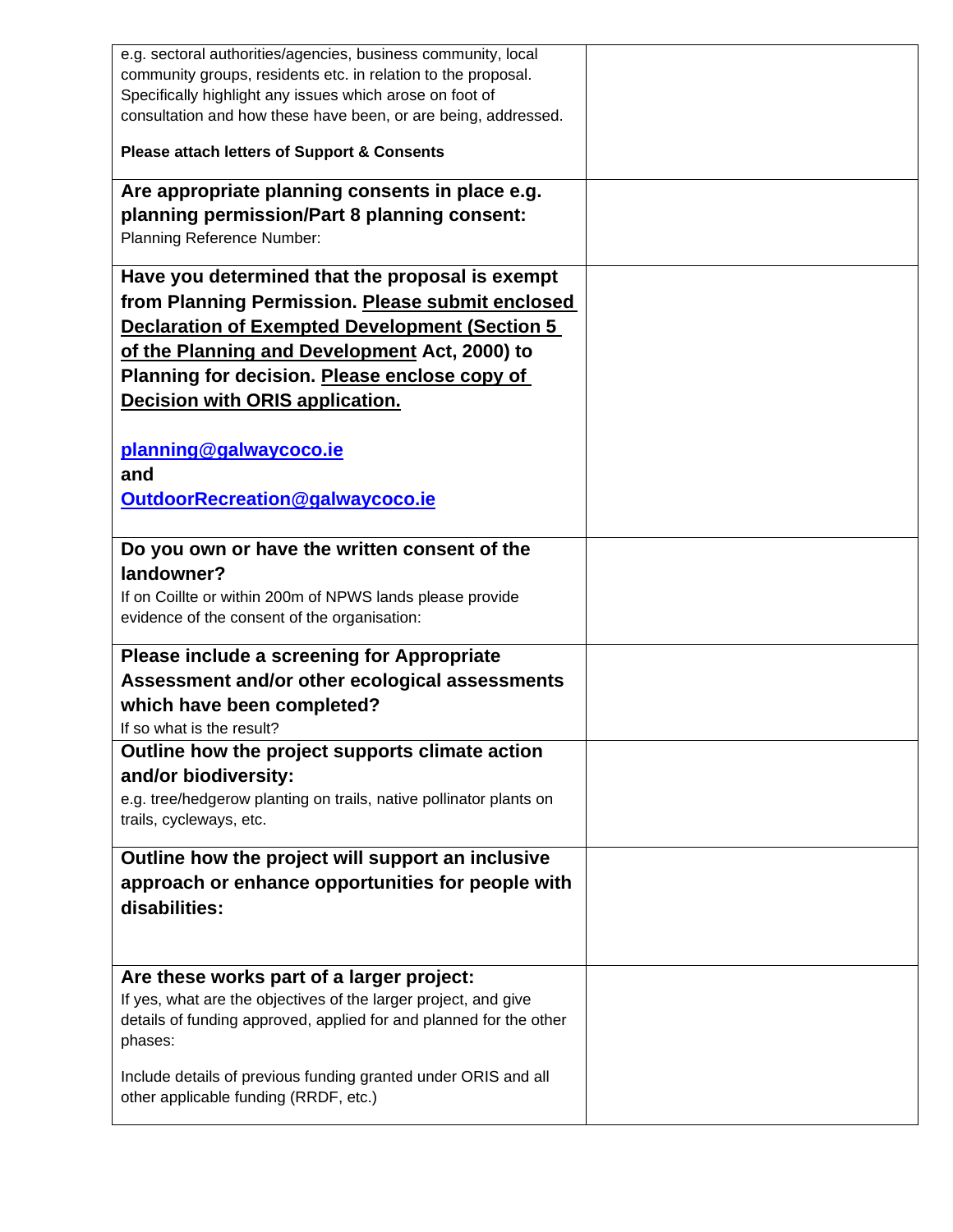| Have you Liaised with the Municipal Area Engineer                                        |  |  |  |  |
|------------------------------------------------------------------------------------------|--|--|--|--|
| <b>Provide Details:</b>                                                                  |  |  |  |  |
| Have you Liaised with the Rural Recreation Officer,                                      |  |  |  |  |
| Forum Connemara.                                                                         |  |  |  |  |
| b.omalley@forumconnemara.ie                                                              |  |  |  |  |
|                                                                                          |  |  |  |  |
| To ensure success. Projects need to have full                                            |  |  |  |  |
| support of community/Business/Tourism                                                    |  |  |  |  |
| Providers. Please provide letters of support                                             |  |  |  |  |
| Identify how the group will provide for ongoing                                          |  |  |  |  |
| maintenance of the Project, please provide                                               |  |  |  |  |
| <b>Confirmation.</b>                                                                     |  |  |  |  |
|                                                                                          |  |  |  |  |
| Copy of Up-to-Date Bankstatement or Credit Union Statement - Showing Match Funding       |  |  |  |  |
| in place.                                                                                |  |  |  |  |
| Describe in detail how the proposed project supports outdoor recreation:                 |  |  |  |  |
|                                                                                          |  |  |  |  |
|                                                                                          |  |  |  |  |
|                                                                                          |  |  |  |  |
|                                                                                          |  |  |  |  |
| Outline how the proposed project addresses an identified need:                           |  |  |  |  |
|                                                                                          |  |  |  |  |
|                                                                                          |  |  |  |  |
|                                                                                          |  |  |  |  |
|                                                                                          |  |  |  |  |
| Outline how the proposed project is strategic and collaborative in nature (Please        |  |  |  |  |
| reference linkages with national strategic plans                                         |  |  |  |  |
|                                                                                          |  |  |  |  |
|                                                                                          |  |  |  |  |
| How will the project impact the local area:                                              |  |  |  |  |
|                                                                                          |  |  |  |  |
|                                                                                          |  |  |  |  |
|                                                                                          |  |  |  |  |
|                                                                                          |  |  |  |  |
| Outline what are the overall objectives of the proposed project (up to 5 bullet points): |  |  |  |  |
|                                                                                          |  |  |  |  |
| 1.                                                                                       |  |  |  |  |
| 2.                                                                                       |  |  |  |  |
| 3.                                                                                       |  |  |  |  |
| 4.                                                                                       |  |  |  |  |
| 5.                                                                                       |  |  |  |  |
| How will the intended outcome be measured (2 bullet points):                             |  |  |  |  |
|                                                                                          |  |  |  |  |
|                                                                                          |  |  |  |  |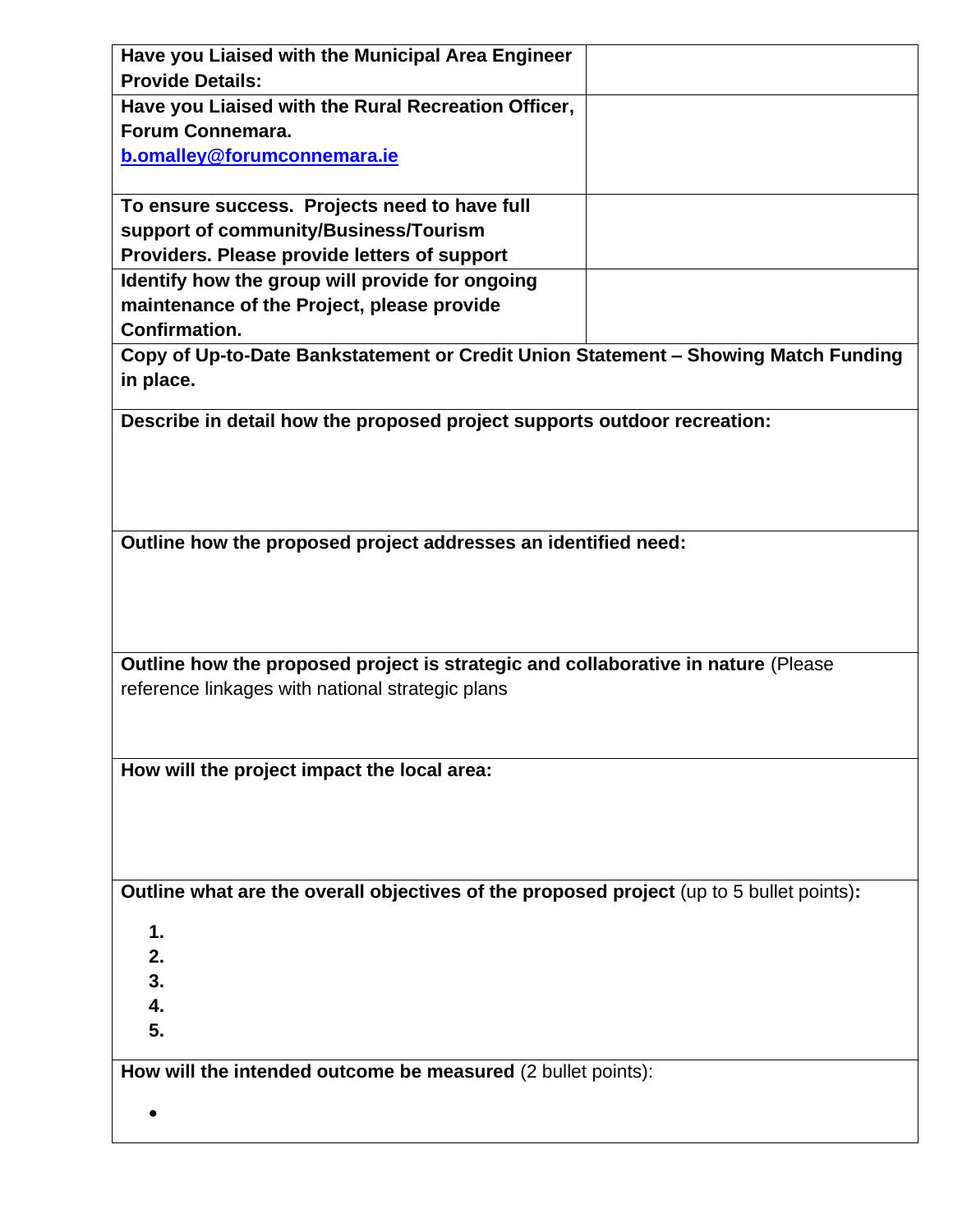•

### **Detailed Costings for Proposed Project:**

Please provide detailed breakdown of all elements of the proposed works including any administration/other fees/costs:

| Project Elements* (provide details of each                                       | Cost (inc. VAT)       |  |  |
|----------------------------------------------------------------------------------|-----------------------|--|--|
| element)                                                                         |                       |  |  |
| 1.                                                                               | €                     |  |  |
| 2.                                                                               | €                     |  |  |
| 3.                                                                               | €                     |  |  |
| $\overline{4}$ .                                                                 | $\overline{\epsilon}$ |  |  |
| 5.                                                                               | €                     |  |  |
| 6.                                                                               | €                     |  |  |
| Professional fees: (e.g. architectural,                                          | €                     |  |  |
| engineering, survey costs)                                                       |                       |  |  |
| <b>Total Cost:</b>                                                               | €                     |  |  |
| <b>Funding amount sought:</b>                                                    | €                     |  |  |
| (Maximum 90% of total cost up to €20,000)                                        |                       |  |  |
| <b>Match Funding:</b>                                                            | €                     |  |  |
| (Minimum 10% of total cost)                                                      |                       |  |  |
| Value of Match Funding which is "in-kind"                                        | €                     |  |  |
| (Maximum 5% of total cost)                                                       |                       |  |  |
| <b>Amount of Cash Contribution:</b>                                              | €                     |  |  |
| (Minimum of 5% of total cost)                                                    |                       |  |  |
| Supplied by (LA/Community Group<br>/LDC/Community/Philanthropic):                |                       |  |  |
| Please outline the nature and source<br>of 'in-kind' <sup>1</sup> Contributions: |                       |  |  |

**\*Failure to provide adequate detail, documentation and costings will result in the project receiving lower marks. All sections must be completed.** 

#### **Timelines:**

Provide timeline for commencement and completion dates:

<sup>&</sup>lt;sup>1</sup> Please refer to the scheme outline for acceptable "in-kind" contributions.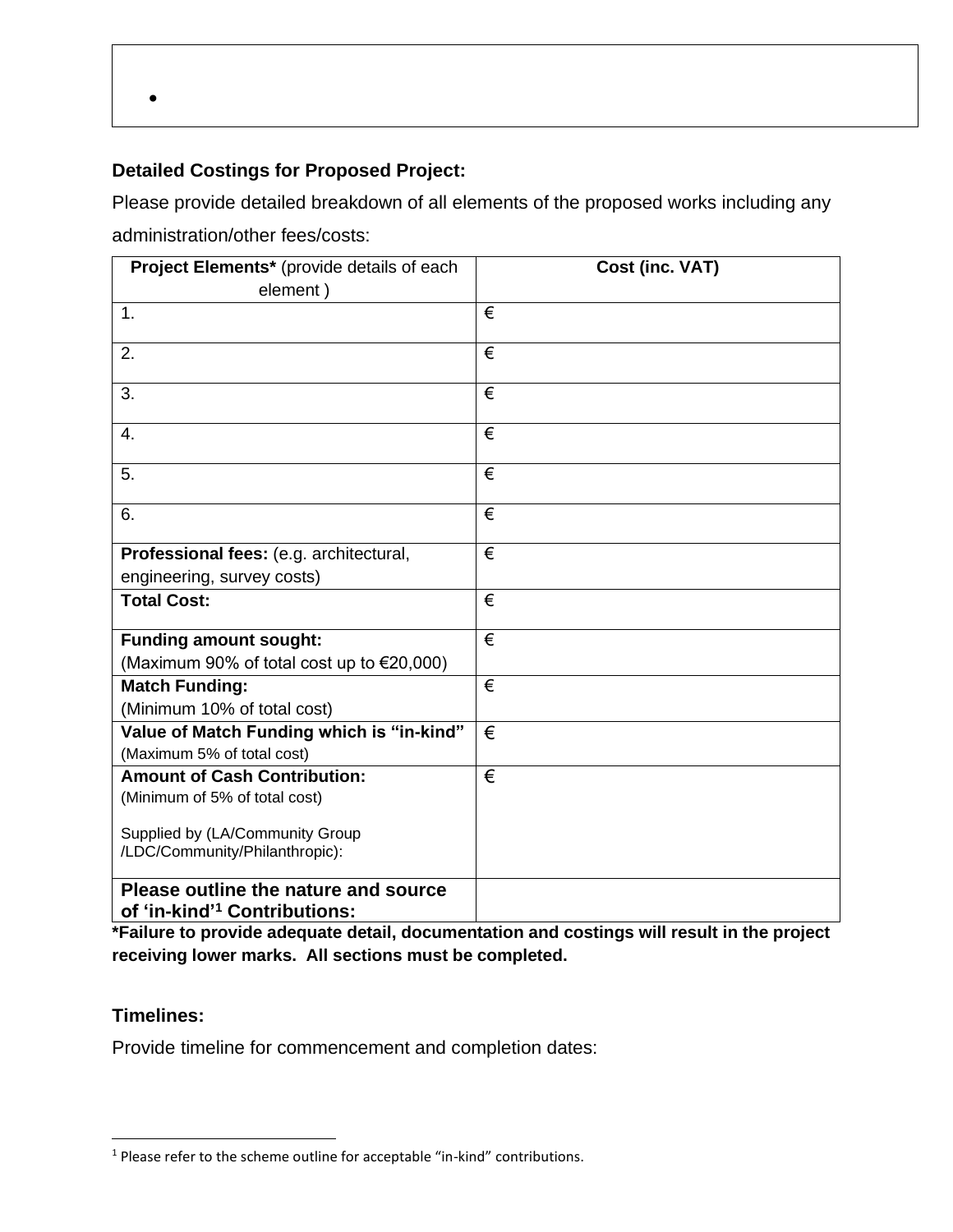|                    | <b>Proposed date:</b> | Indicative time frame<br>(days/weeks): |
|--------------------|-----------------------|----------------------------------------|
| Commencement date: |                       |                                        |
| Completion date:   |                       |                                        |

#### **Use of Data**

The information on this Application Form will be used by the Department of Rural and Community Development and Galway County Council for the purposes of processing the application. Further information may be sought by the Department and Galway County Council, to clarify aspects of the project proposal. The application form will be shared with Fáilte Ireland and referred to internal Departments in Galway County Council, for assessment purposes. The Department and Galway County Council, may draw on broader, more specialist expertise where required, and such information as considered necessary to complete an assessment of your application may be shared with those experts.

The Applicant and the Department, and Galway County Council are subject to the data protection and privacy laws of Ireland and the EU, in particular the Data Protection Act 2018 and Regulation (EU) 2016/679, known as the EU General Data Protection Regulation ("GDPR"). Any personal information which you provide as part of the application process will be obtained and processed in compliance with Data Protection legislation.

The Department, and Galway County Council, retains the right to disclose for the purposes of a request under the Freedom of Information Act 2014 or otherwise, in connection with the funded project(s)  $-$ 

- i. any information supplied by the Applicant to the Department and Galway County Council, and
- ii. any relevant data gathered by the Department and Galway County Council in administering grant aid to the project, except where the information is considered to be personal or commercially sensitive.

### **Declaration by Lead Applicant**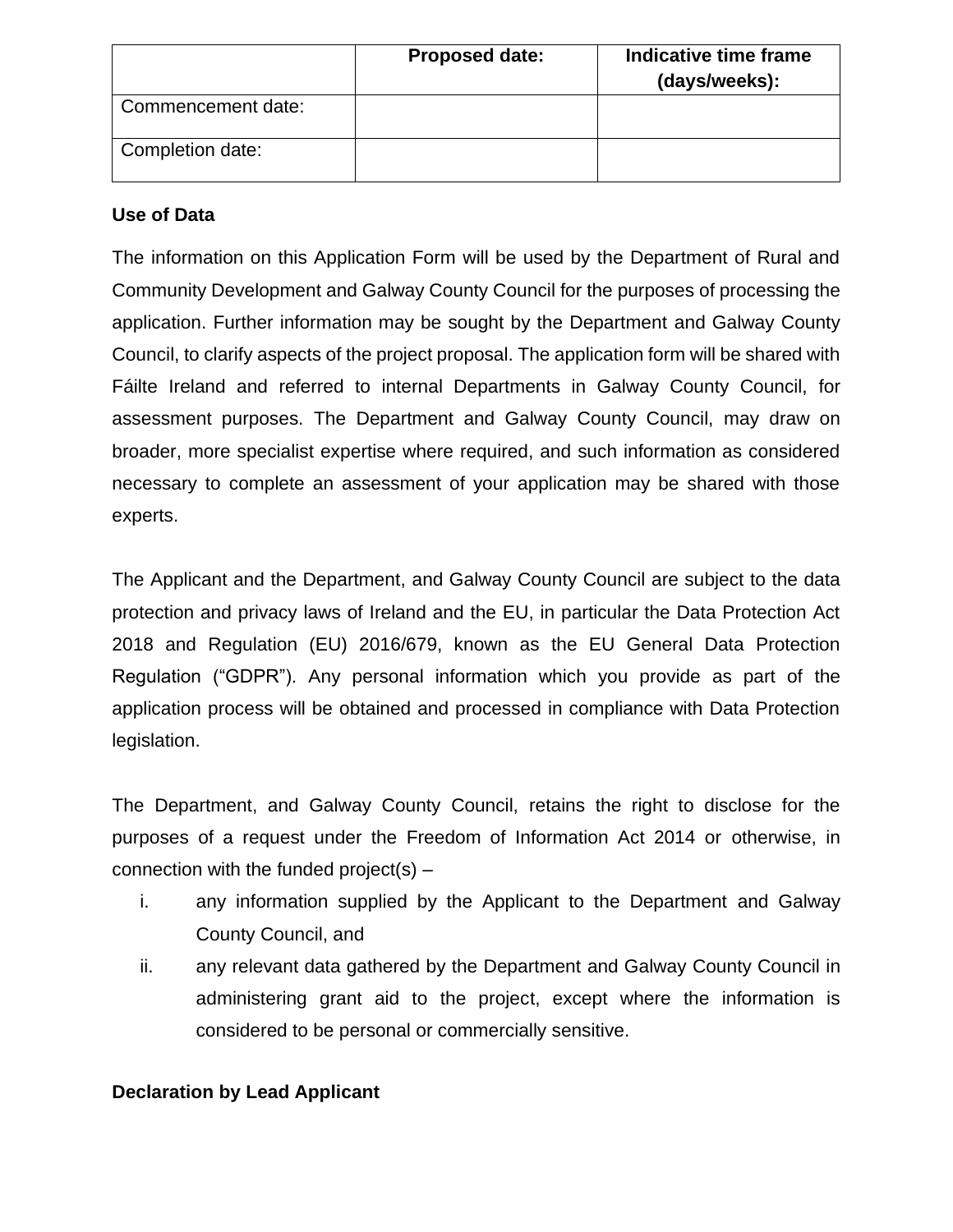This declaration must be signed by an officer authorised at a senior level within the lead applicant organisation i.e. Community Project Lead and Director of Services level in a Local Authority.

I confirm that I have read and understood this document and declare that the particulars supplied in this application are true and correct and that –

- This project is eligible under the ORIS criteria.
- The costings are accurate and reasonable.
- Match funding is available for the project.
- All necessary permissions are in place: planning permission/Part 8 planning consent (if applicable) etc.
- All relevant ecological survey work has been undertaken e.g. Appropriate Assessment screening, bat surveys etc.
- There is evidence of ownership (if applicable) or the consent of the landowner.
- The project will comply with Public Procurement Guidelines.
- The project conforms to the LECP and other local or regional plans.
- No funding has been allocated for the same works from any other sources.

I acknowledge the information regarding the use of data set out above and give consent to the Department of Rural and Community Development and Galway County Council for the sharing of all information, personal or otherwise, contained in this application and any attachments accompanying it, in accordance with the uses of the data and information provided above.

| Signed on behalf of ____________________________(Lead Applicant Community |  |
|---------------------------------------------------------------------------|--|
| Group)                                                                    |  |
|                                                                           |  |
| Signature _______________________________                                 |  |
| Name in Block Capitals_______________________                             |  |
|                                                                           |  |

| <b>Position</b> |
|-----------------|
|-----------------|